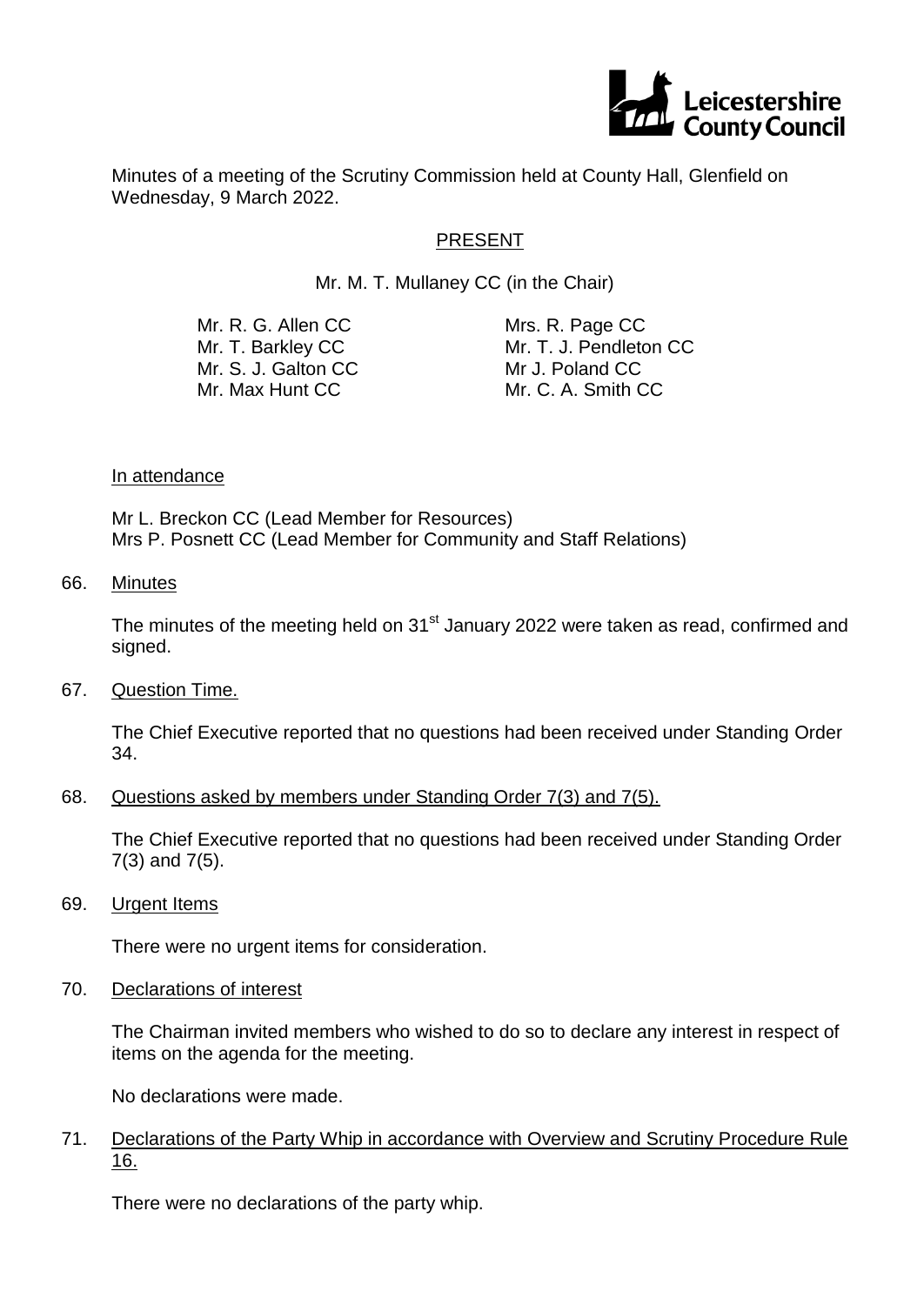# 72. Presentation of Petitions under Standing Order 35.

The Chief Executive reported that no petitions had been received under Standing Order 35.

## 73. Report of the Scrutiny Task and Finish Group on the Council's Corporate Ways of Working Programme

The Commission considered a report of the Scrutiny Task and Finish Group on the Council's Corporate Ways of Working Programme. A copy of the report marked 'Agenda Item 8' is filed with these minutes.

The Chairman welcomed Mr L. Phillimore CC, the Chairman of the Task and Finish Group, to the meeting. In presenting the report Mr Phillimore highlighted that:

- The Programme would see a significant shift in how the Council operated. The Group had been keen to understand the impact of this on staff and how they might engage both with each other to ensure a coordinated and joined up approach, but also with residents and service users and elected members.
- As the report made clear, the Group chose to focus on the People element of the Programme, it being of the view that the workplace and technology elements would flow from that in time as the Programme was rolled out.
- Whilst the financial savings identified were important, the key benefits of adopting a hybrid working approach were seen as being much wider than that and the Group had felt strongly that if the People element of the Programme was not delivered well, irrespective of the savings, the Authority, it's staff and service users, could be negatively affected.
- The Group had put forward a number of challenges and identified some key risks. However, officers were able to offer significant reassurance on many issues. The Chairman, on behalf of the Group, thanked officers for the excellent work that had gone into the preparation of the Programme.

Arising from discussion, the following points were noted:

- (i) Members welcomed the report which was comprehensive and demonstrated the in-depth challenge provided by the Group and which had drawn out some useful recommendations. The Commission thanked the Group for its work and that of officers in preparing what was a well considered Programme.
- (ii) It was recognised that hybrid working would provide great flexibility which would benefit both the organisation in addressing issues such as the recruitment and retention of staff, and officers who could perhaps adapt their working arrangements to provide for a better work/life balance.
- (iii) It was recognised that service needs would be the first priority for all sections, but that discussions with managers would ensure that where appropriate, flexibility was provided.
- (iv) The need for a whole Council approach was recognised and sense checking all communications would be essential to ensure the Programme did not become campus centric. It would be important for all staff be kept information and involved in the process.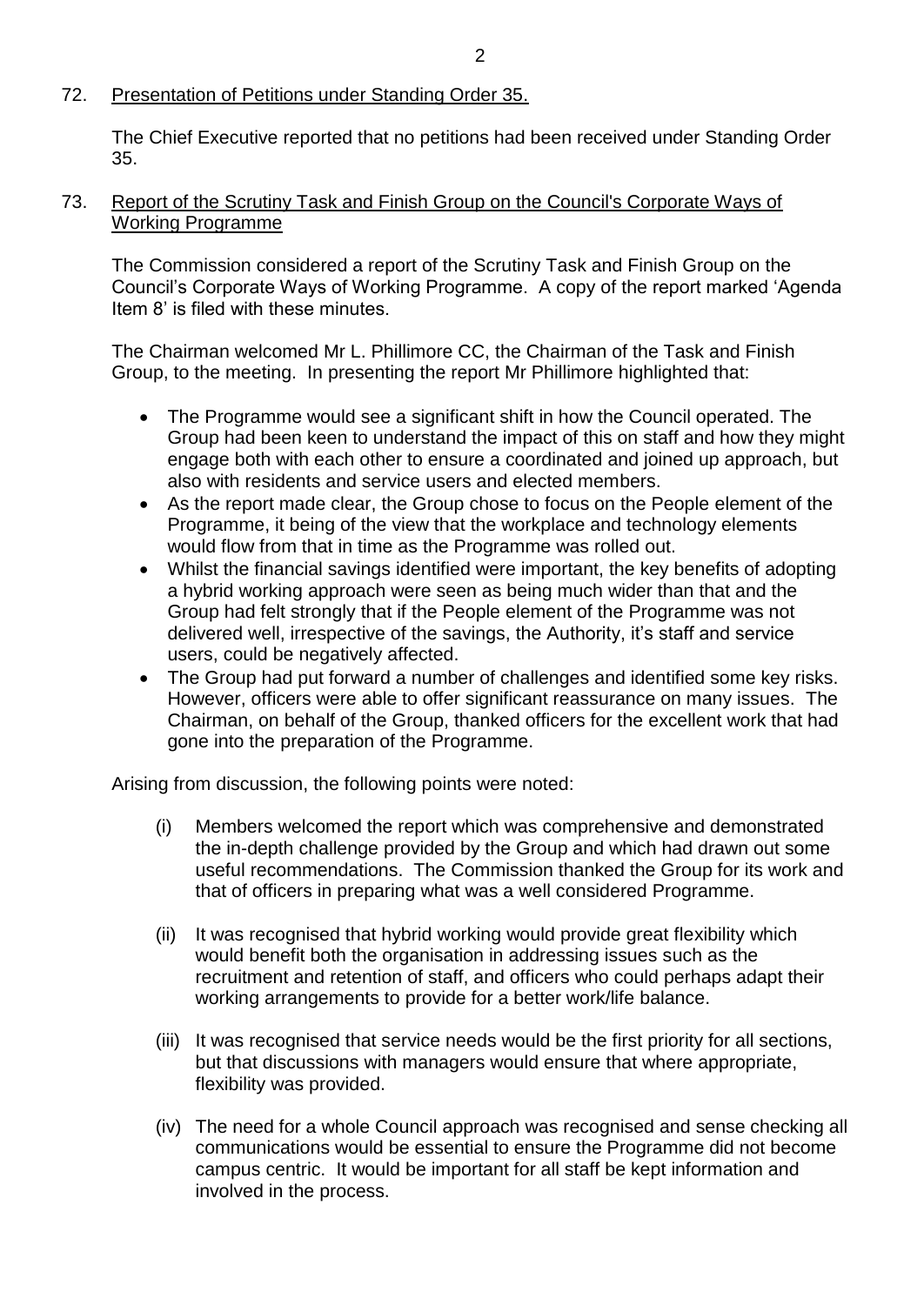- (v) Key issues around socialisation amongst staff and the potential impact on health and wellbeing had been considered by the Group and the Commission was assured of the level of communication and guidance provided to staff to encourage new ways for people to come together. It was acknowledged that this was the start of a long process and teams would adapt as best suited them and their service area.
- (vi) The exercise had emphasised the critical role of managers, both in the successful delivery of the Programme, but also in the future management of a hybrid workforce. The Chairman of the Task and Finish Group confirmed that it had been confident that officers were well aware of the need to support managers through this process, but that it had made recommendations to help strengthen the proposed approach in some areas e.g. encouraging the use of Annual Performance Reviews to ask softer questions and in tracking delivery of the Programme.

Mr Breckon CC, on behalf of the Lead Member for Covid Recovery and Ways of Working, Mr Peter Bedford CC, reported that Mr Bedford welcomed the report, the work of the Group and its recommendations.

## RESOVED:

That the recommendations of the Scrutiny Task and Finish Group on the Council's Corporate Ways of Working Programme be welcomed and forwarded to the Lead Member for Covid Recovery and Ways of Working and the Director of Corporate Resources for consideration.

#### 74. Corporate Ways of Working Programme - Delivery of Financial Savings

The Commission considered a report of the Director of Corporate Resources, the purpose of which was to update the Commission on the delivery of financial savings from the corporate Ways of Working Programme as recently outlined in the approved Medium Term Financial Strategy. A copy of the report marked 'Agenda Item 9' is filed with these minutes.

Arising from discussion, the following points were made:

- (i) The Council had to modernise and change the way it operated. This had a number of wide ranging benefits as looked at by the Scrutiny Task and Finish Group and considered as part of the previous report. However, the delivery of ongoing long term efficiencies meant a significant reduction in costs could also be realised, as well as the potential to generate income.
- (ii) A review of all Council's locality offices, owned and occupied, would be undertaken as part of the Programme. As the Council changed the way it operated it would be important to ensure these were still fit for purpose and that their location matched current business and service user needs.
- (iii) Those working to deliver the Programme were working closely with the Carbon Reduction Programme team. A key aim of the Ways of Working Programme would be to improve the Council's estate to generate better environmental outputs wherever possible, both in terms of the new planned office arrangements, and by reducing travel and, for example, the use of paper with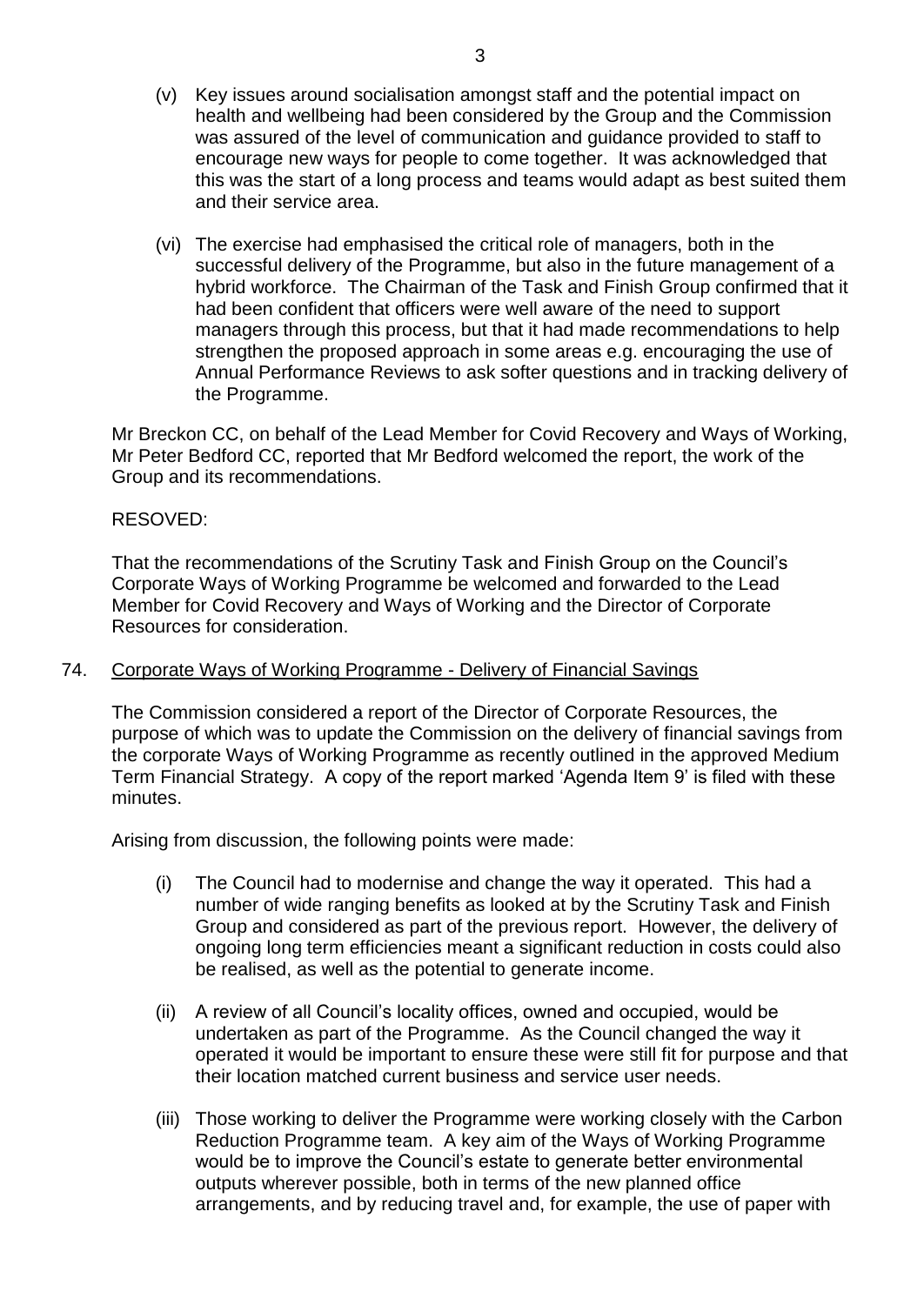improved technology.

(iv) The pilot being undertaken in room 700 at County Hall to change the office layout to suit a more hybrid working approach would be vital. Without this it was unlikely the Council would be able to achieve the culture change necessary to deliver the Programme fully. On behalf of the Lead Member for Covid Recovery and Ways of Working, Mr Breckon CC encouraged members to attend an all member briefing planned in May to talk members through the changes further, at which members would also be invited on a tour of the new collaborative workspaces being piloted.

## RESOLVED:

That the update now provided on the delivery of financial savings from the Corporate Ways of Working Programme be welcomed and noted.

### 75. 2021/22 Medium Term Financial Strategy Monitoring (Period 10)

The Commission considered a report of the Director of Corporate Resources, which provided an update on the 2021/22 revenue budget and capital programme monitoring position as at the end of period 10 (the end of January). A copy of the report marked 'Agenda Item 10' is filed with these minutes.

Arising from discussion, the following points were made:

- (i) Since the last report to the Commission, the Council's financial position appeared more positive, moving from a £2.6m overspend to a £3.5m underspend. However, Members recognised that there were still three key areas of significant concern – Special Educational Needs and Disabilities (SEND), Adult Social Care (ASC) and the Capital Programme.
- (ii) Members questioned whether in light of the forecasted deficit of £28m on the High Needs budget, whether further Government funding would be forthcoming to help address this. Members were disappointed to hear that this was unlikely and that whilst some additional funding had been provided to some authorities, this had been on a one off basis and did not match the ongoing level of growth and increased costs being seen. Whilst a national problem, Members noted that this would most likely have to be managed locally.
- (iii) The High Needs budget deficit had grown for several years due to increased age range of children with SEND the Council was now responsible for (was up to 18 years, but was now up to 24). The increased responsibly had not been matched with additional funding. Members noted that there were also increased parent expectations and requests for children with SEND to be educated in a special school as opposed to a mainstream school which was significantly cheaper.
- (iv) The Leader Member for Resources reported of work being undertaken by external consultants Newton Europe to review SEND services. Members noted that the Council currently provided what was considered a 'gold' standard, but that the grant was not sufficient to continue this. It had to be recognised that a 'silver' or 'bronze' standard was still good and over and above the Council's statutory responsibilities. Mr Breckon assured Members that this was being looked at carefully by the Director and Lead Member for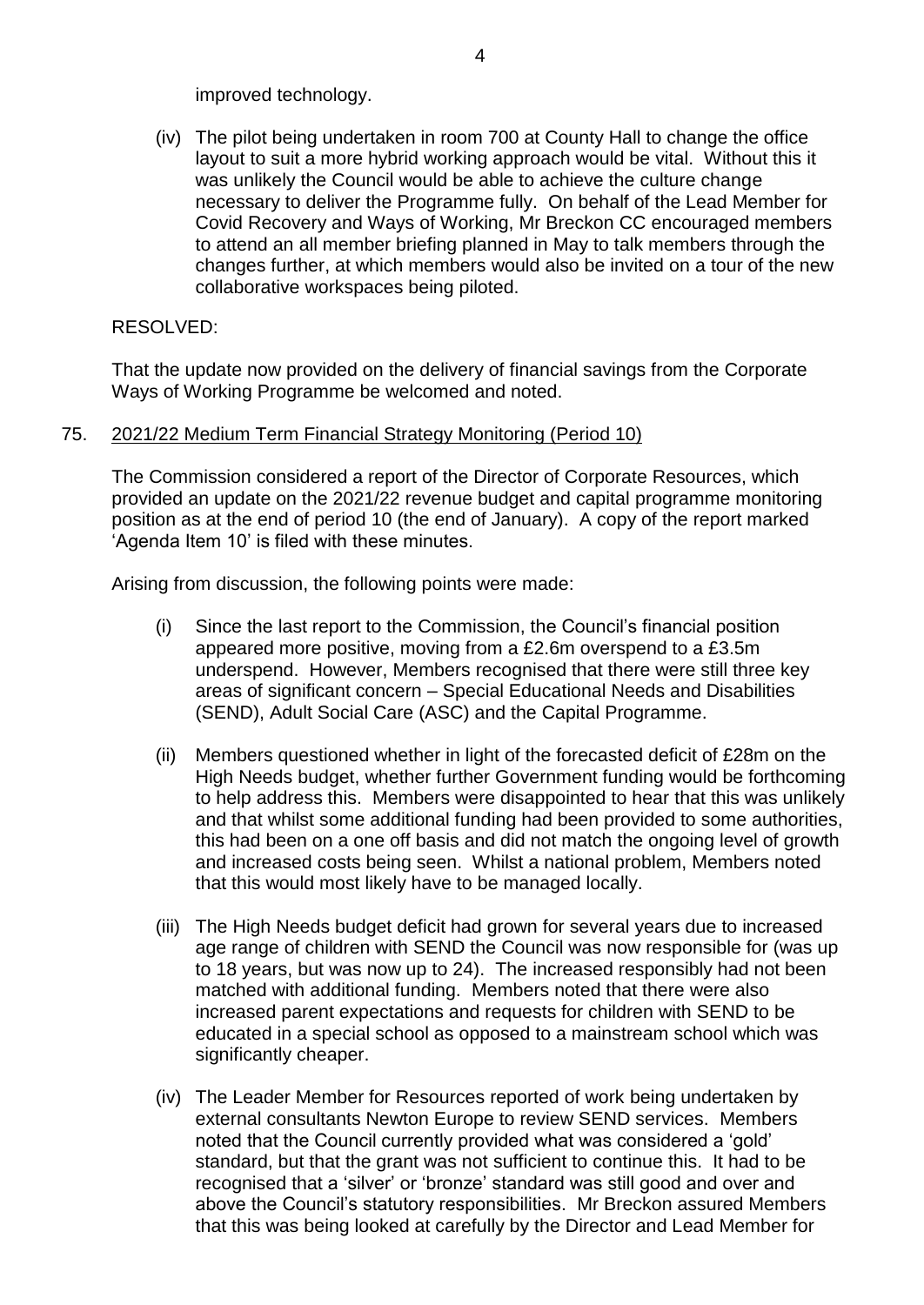Children and Family Services.

- (v) Members noted that the planned transfer of £2m from the mainstream school grant to the High Needs budget did not go ahead as proposed as this had been rejected by both the Schools Forum and subsequently the Secretary of State.
- (vi) The underspend in the Public Health budget resulted from some public facing services having ceased or reduced temporarily as the Department focused on work required to respond to the Covid-19 pandemic. The underspend would be kept in reserve to support such services as these were reinstated.
- (vii) ASC Services currently depended on a significant amount of NHS funding. However, this was uncertain over the long term and so the position would be monitored closely.
- (viii) Members raised concern at the level of overspend on the Capital Programme and the slippage of two key projects (the Melton Mowbray Distributor Road and the A511) which whilst understandable, as explained in the report, increased the risks being faced by the Council in this area. Members highlighted that added costs and inflationary pressures exacerbated by current events would likely continue and make the position even more difficult. It was suggested that officer time spent designing schemes and bidding for funding might be a false economy if the Council was not then in a position to finance those schemes (providing match funding) over the long term.
- (ix) A member commented that securing the receipt of adequate section 106 developer contributions to fund growth infrastructure had always been difficult and that this would likely become even harder as developers were also affected by cost and inflationary pressures. Members questioned if the viability of schemes were challenged by developers, reducing the section 106 contributions received by the Council, how this would be managed and what discussions were being held with district councils to share this risk.
- (x) Members were concerned that the Members Advisory Group (MAG), which was a partnership body, looked at and agreed growth requirements across the County, but that the Council was the sole provider of the infrastructure necessary to support this. Members challenged how this was being managed and how such growth demands were being balanced with what the Council could realistically afford.
- (xi) The Director outlined the work of the Growth Service which had been established to provide oversight of large scale growth projects and how these were aligned with the Council's financial plans and capabilities. Members noted that the Service liaised with district councils on a regular basis, in particular as part of their local plan process, to ensure infrastructure needs were considered early. It was noted that the Service also played a significant role in supporting the work of the MAG, working alongside the Joint Strategic Planning Manager for Leicester and Leicestershire.
- (xii) Members acknowledged that there were a number of factors to consider and suggested it would be right for the Commission to take a more holistic view of the Council's Capital Programme and all the risk factors identified.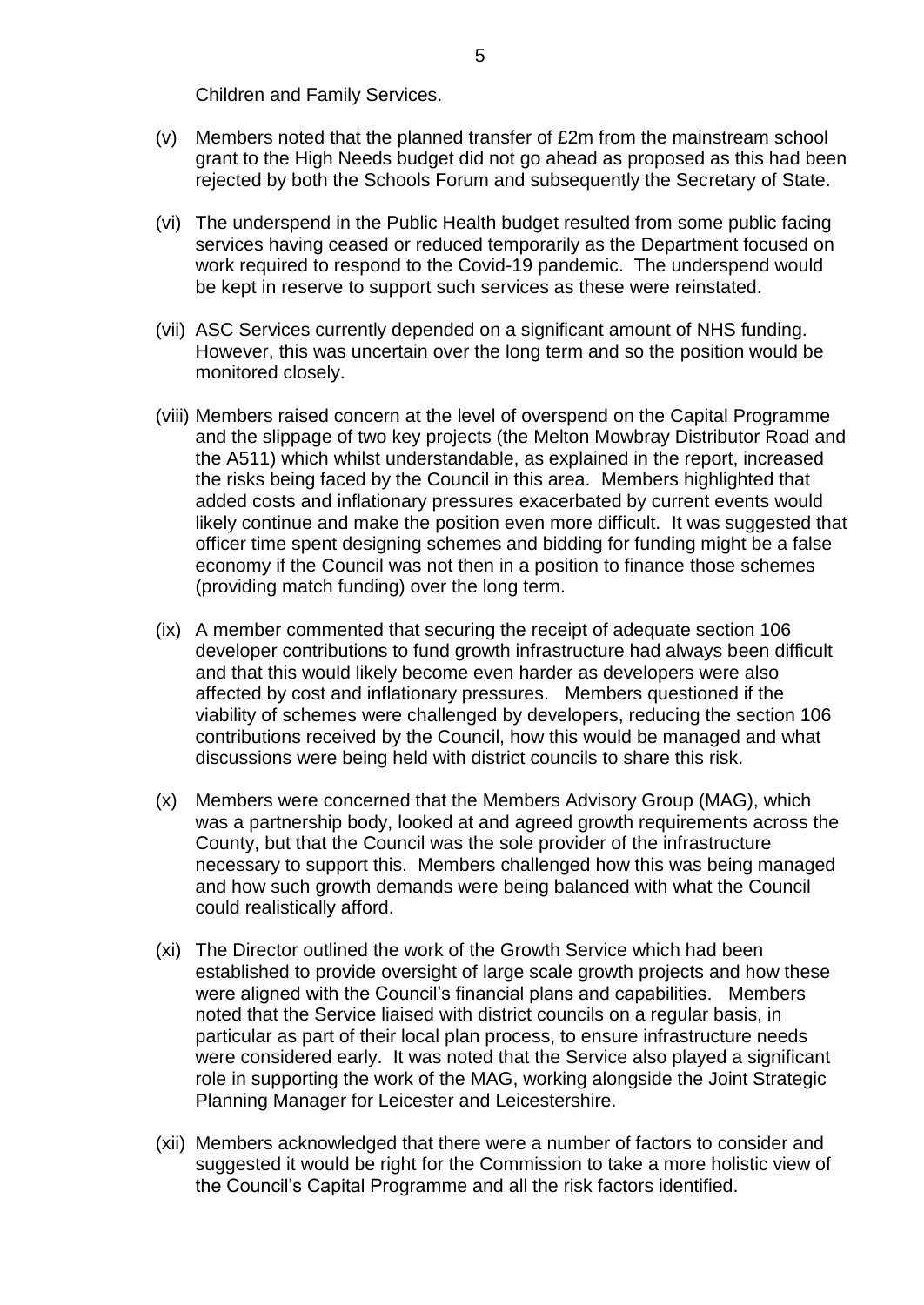- (a) That the Medium Term Financial Strategy 2021/22 Monitoring report up to the end of January 2022 (Period 10) be noted;
- (b) That the Director of Corporate Resources be requested to provide the Commission with a more holistic view of the Council's Capital Programme and the key risk factors affecting this in light of current national and international circumstances.

## 76. Outcome of Consultation on the Strategic Plan

The Commission considered a report of the Chief Executive which set out the feedback received during the public consultation on the draft Strategic Plan 2022-26. The report also sought the Commission's views on the revised Plan which had been amended to take account of the comments made. A copy of the report marked 'Agenda Item 11' is filed with these minutes.

Arising from discussion the following points arose:

- (i) The level of support for the identified outcomes was welcomed. Members were pleased to see that all comments previously made by the Commission and the other overview and scrutiny bodies had been considered and largely addressed in the revised draft. Members agreed that this was now a much improved document.
- (ii) Members supported the shortening of the Plan, which it was agreed made it more focused and reader friendly.
- (iii) It was noted that the response rate, whilst higher than usual, was not vast. Members acknowledged that consultations on strategic documents often generated less feedback as residents could find it difficult to relate their purpose to their own circumstances and day to day lives.
- (iv) A Member challenged whether the number and style of questions asked in such consultations struck the right balance to encourage residents to respond. Members were assured that the number and type of questions asked were always considered when formulating a consultation, as were the options for targeting a variety of audiences. The Council had a specialised team that ensured best practice was always followed. It was acknowledged that lessons could always be learnt and the potential for improvements would be considered, including the quality and number of questions asked.
- (v) Whilst the Strategic Plan was not a statutory document and not therefore subject to the legal requirement to consult, as it would set the overall strategic direction for the Council over the next four years undertaking such a consultation was considered essential. Not engaging on the document would likely result in criticism and Members agreed that this would have affected the overall quality of the Plan.
- (vi) A Member suggested that whilst references to district councils had been improved, they had not been referenced in sub-section 5.2 of the Plan (People participate in service design and delivery) and suggested that they perhaps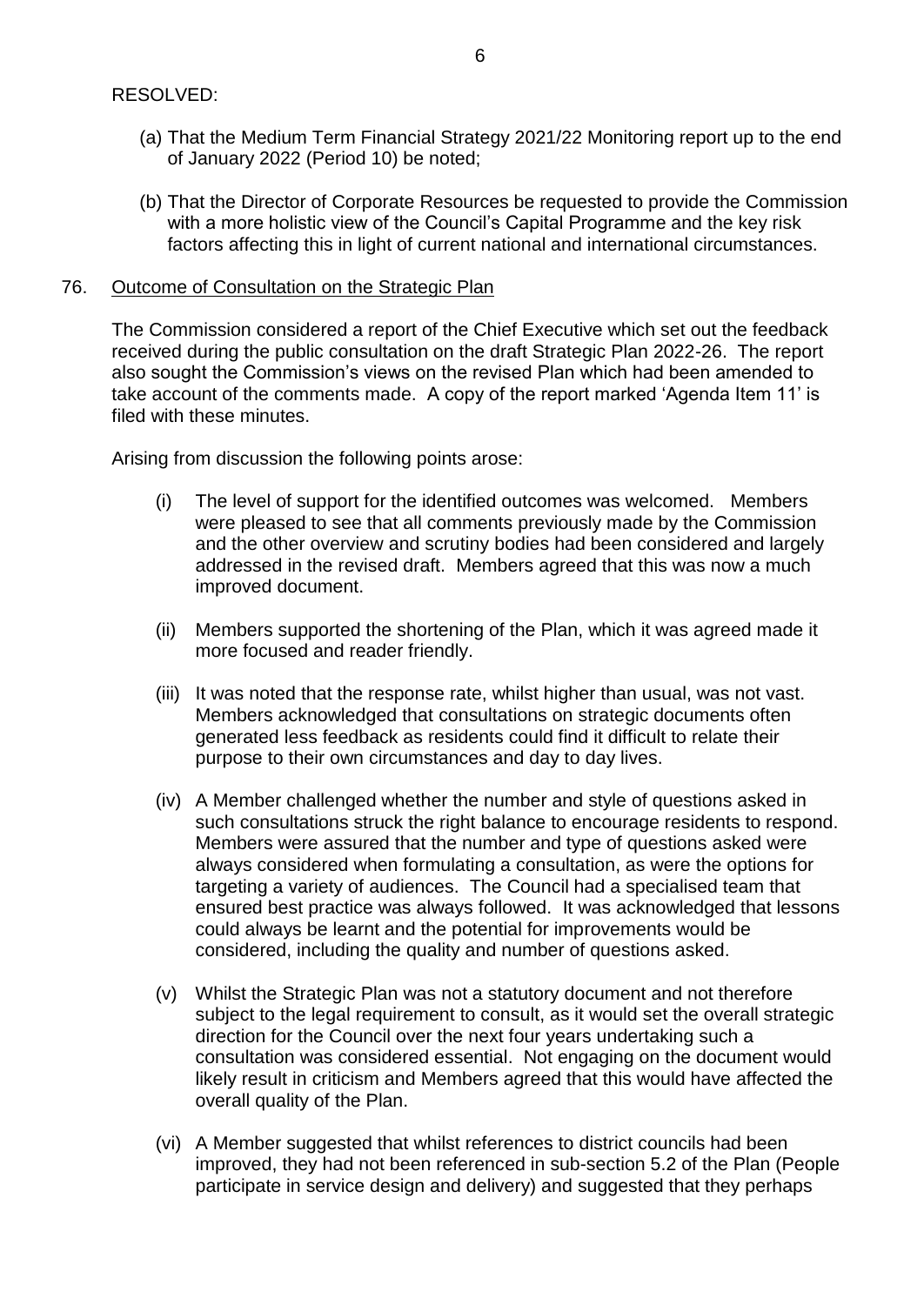should be.

(vii) The reference to Neighbourhood Plans was again queried. It was noted that the language in the Plan now made clear that the County Council had a supporting role in this area, and that district councils were ultimately responsible for their development. A Member commented, however, that a Neighbourhood Plan might not be suitable for all areas and questioned therefore the Council's action (in sub-section 5.2 of the Plan) to support communities to develop these Plans. It was suggested that support should be targeted to those areas where such a Plan was considered locally to be appropriate and beneficial.

## RESOLVED:

- (a) That the revised draft Strategic Plan for 2022 to 2026 be welcomed and supported;
- (b) That the comments now made by the Commission be referred to the Cabinet for consideration at its meeting on 29<sup>th</sup> March 2
- 77. Draft Communities Strategy: Leicestershire County Council Collaborating with our Communities - Our Communities Approach 2022-26 - Feedback from Community Engagement

The Commission considered a report of the Chief Executive which provided an update on the preparation of the Council's draft Communities Strategy: Leicestershire County Council Our Communities Approach 2022-26. A copy of the report marked 'Agenda Item 12' is filed with these minutes.

In presenting the report the Chief Executive highlighted that the link included on page 16 of the Strategy to the Leicestershire Communities Asset Based Approaches web page was incorrect. This had now been corrected with the following [https://www.leicestershirecommunities.org.uk/sr/assetbased.html.](https://www.leicestershirecommunities.org.uk/sr/assetbased.html)

Arising from discussion, the following points arose:

- (i) Members welcomed the broad level of engagement undertaken and the conversations held with communities to seek their views on the Council's proposed Approach. It was acknowledged that the process had focused on ensuring good quality feedback and that this had provided some useful insights and helped to shape and inform the planned way forward.
- (ii) The Commission was pleased that there was overall support for the Approach but acknowledged requests for further embedding existing practices and building on partnership working and what people were already doing within their communities.
- (iii) The Members were satisfied that its comments and concerns previously made had been addressed and complimented the revised Strategy which was clear and focused, easy to follow and engaging. Members also welcomed the inclusion of hyperlinks which easily signposted communities to useful information and support available.